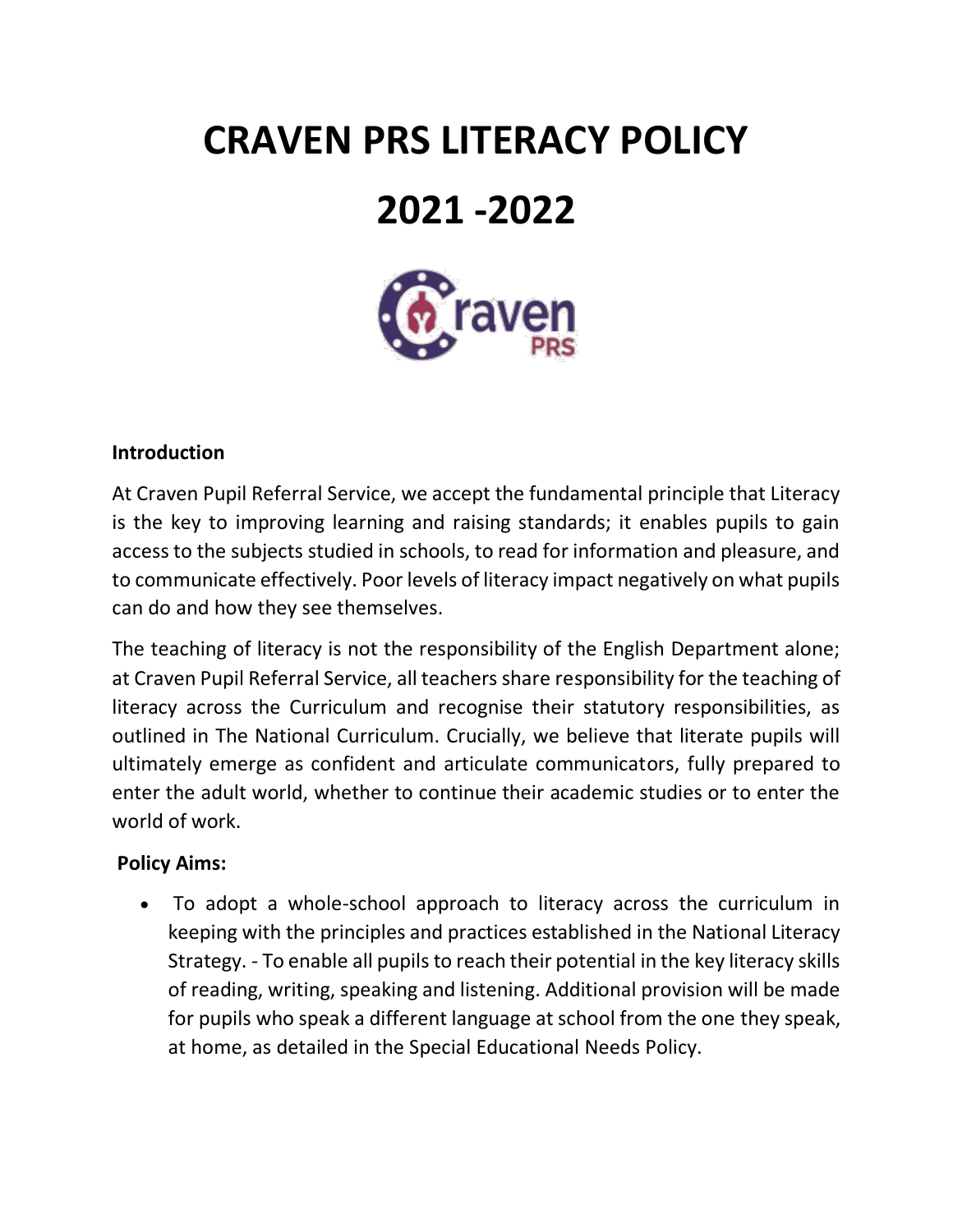- To support the development of literacy skills throughout the curriculum
- To raise staff awareness of key literacy strategies through working party discussions, INSET and the dissemination of good classroom practice.
- To encourage staff to take responsibility for the development of literacy in their subject areas through the inclusion of appropriate schemes of work and lesson planning.
- To support the development of literacy through the deployment of a range of resources in the school e.g. ERIC, Library, ICT suites etc.
- To identify specific roles and responsibilities within the school regarding the development of literacy work.
- To establish procedures for monitoring literacy across the curriculum.
- To create high standards of learning experiences for all children.
- For pupils to acquire skills, knowledge and understanding of a range of fiction and non-fiction genres, reading for understanding, development of vocabulary, grammar and spelling within writing and developing higher attainment in speaking and listening.
- To develop in pupils a sense of literary heritage and the importance of literacy in our society.
- For pupils to acquire and apply appropriately the skills and techniques, including writing for a specific purpose and audience, interpreting the written word, presenting ideas verbally and responding to those posed by others in an appropriate manner, and use IT to edit and present written work.
- For pupils to develop empathy for characters presented in fiction and for people represented on non-fiction texts, within a specific culture, historical period and society.
- To create an interest in the subject so that the pupils may become more motivated back in school.
- To break down psychological barriers to learning in English.
- To encourage thought, critical analysis and interpretation through analysis fiction and author's craft.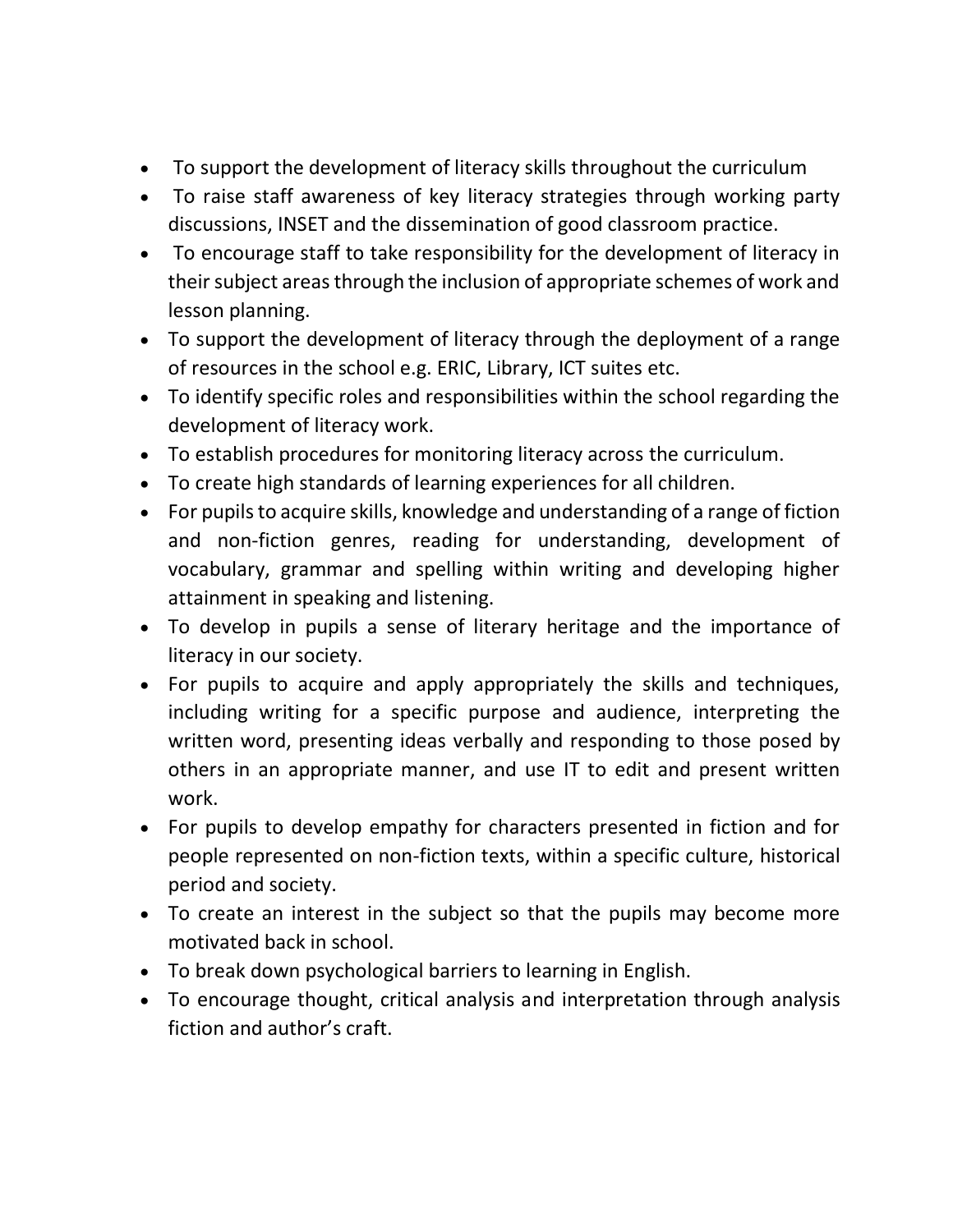- To satisfy curiosity with understanding.
- To stimulate pupils' critical and creative thought by stretching imagination and creativity.
- **Strategies:**

# **Reading**

1) Across the whole curriculum teachers will provide activities for pupils to:

- read and follow written instructions;
- read to explore and to develop understanding;
- learn how to sift, select and take notes from the text;
- learn how to access their textbook, including format and index;
- learn how to select from written material, reformulate, question and challenge what they read in textbooks, encyclopedias and newspapers or from ICT sources.

2) Teachers will provide reading material of high quality, which is up to date, relevant and balanced in its presentation of ethnicity, culture and gender and appropriate for age and ability of the pupils.

3) Opportunities should be created for teachers to refer to pupils' use of reading in assessments and reports for all curriculum areas.

# **Writing**

1) Across the curriculum teachers will provide activities for pupils to:

- use writing to plan and organise;
- plan, draft, discuss and reflect on their writing, using ICT, where appropriate;
- write for a range of purposes and audiences;
- make notes in a variety of formats, e.g. brain storming

2) Teachers will set writing tasks that have clear and immediate purpose, are objective driven and which are appropriate for the age and ability of the pupils concerned.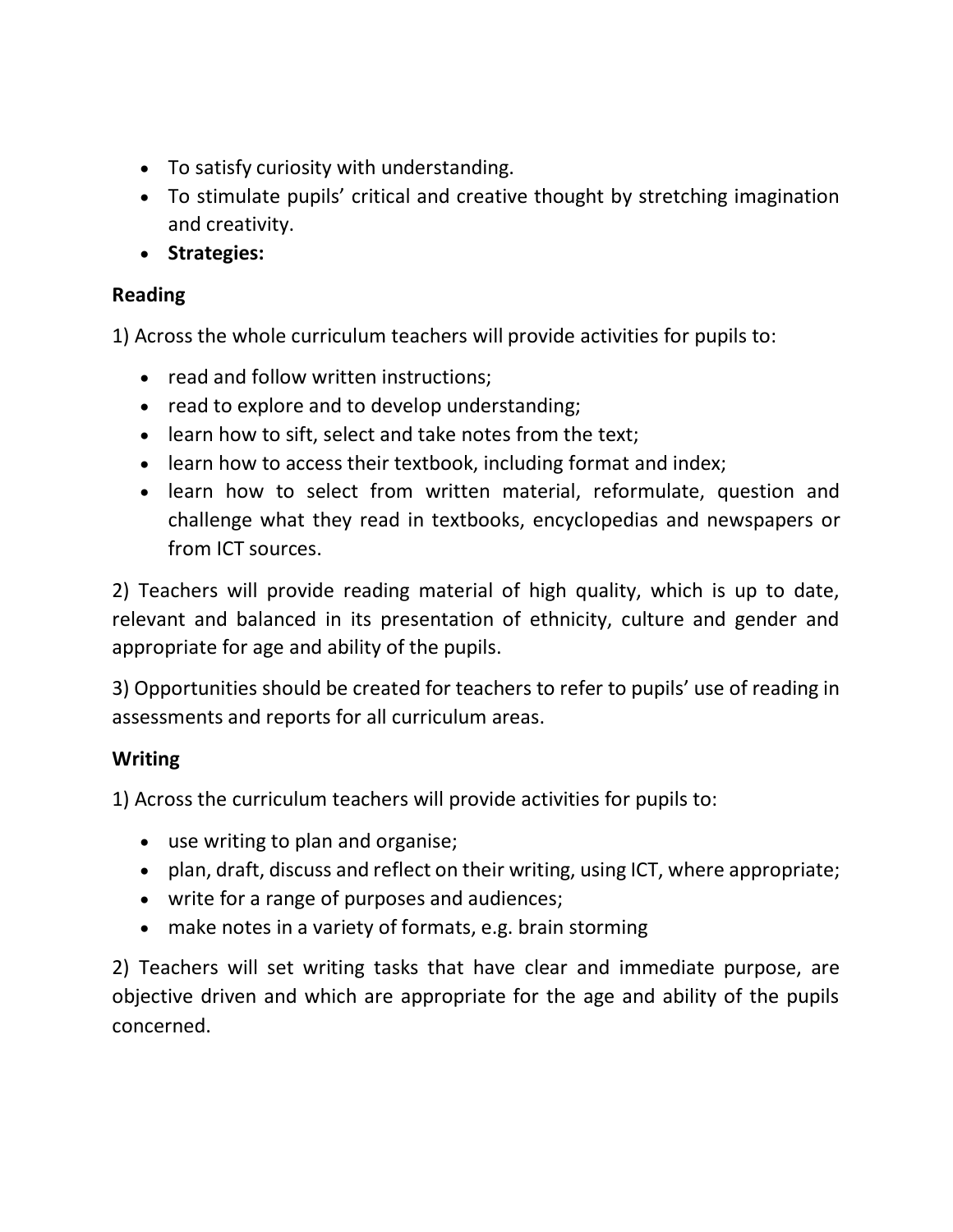3) Teachers will teach pupils how to structure their writing using a variety of sentence structures, paragraphs and a wide range of punctuation, including higher order punctuation e.g., semi-colons, colons and brackets.

4) Where pupils are asked to write in a particular genre, e.g., a newspaper report, teachers will ensure that pupils are familiar with the appropriate style and conventions.

5) Teachers will correct errors in grammar, punctuation and spelling in line with the school's assessment policy.

6) We will aim to:

- provide good models of particular kinds of writing;
- provide frameworks where appropriate;
- provide dictionaries and teach pupils how to use them;
- display Key Words in the classroom;
- teach subject specific vocabulary and spelling;
- encourage high standards of presentation.

## **Speaking and Listening**

Across the whole curriculum teachers will provide activities for pupils to:

- listen and carry out instructions;
- explore and develop ideas with others, through their talk;
- ask questions as well as answer them;
- work collaboratively with others.

## **Roles and Responsibilities All staff:**

• should ensure that they are familiar with the specific literacy demands of their subject and ensure sufficient coverage of these skills in their lesson planning;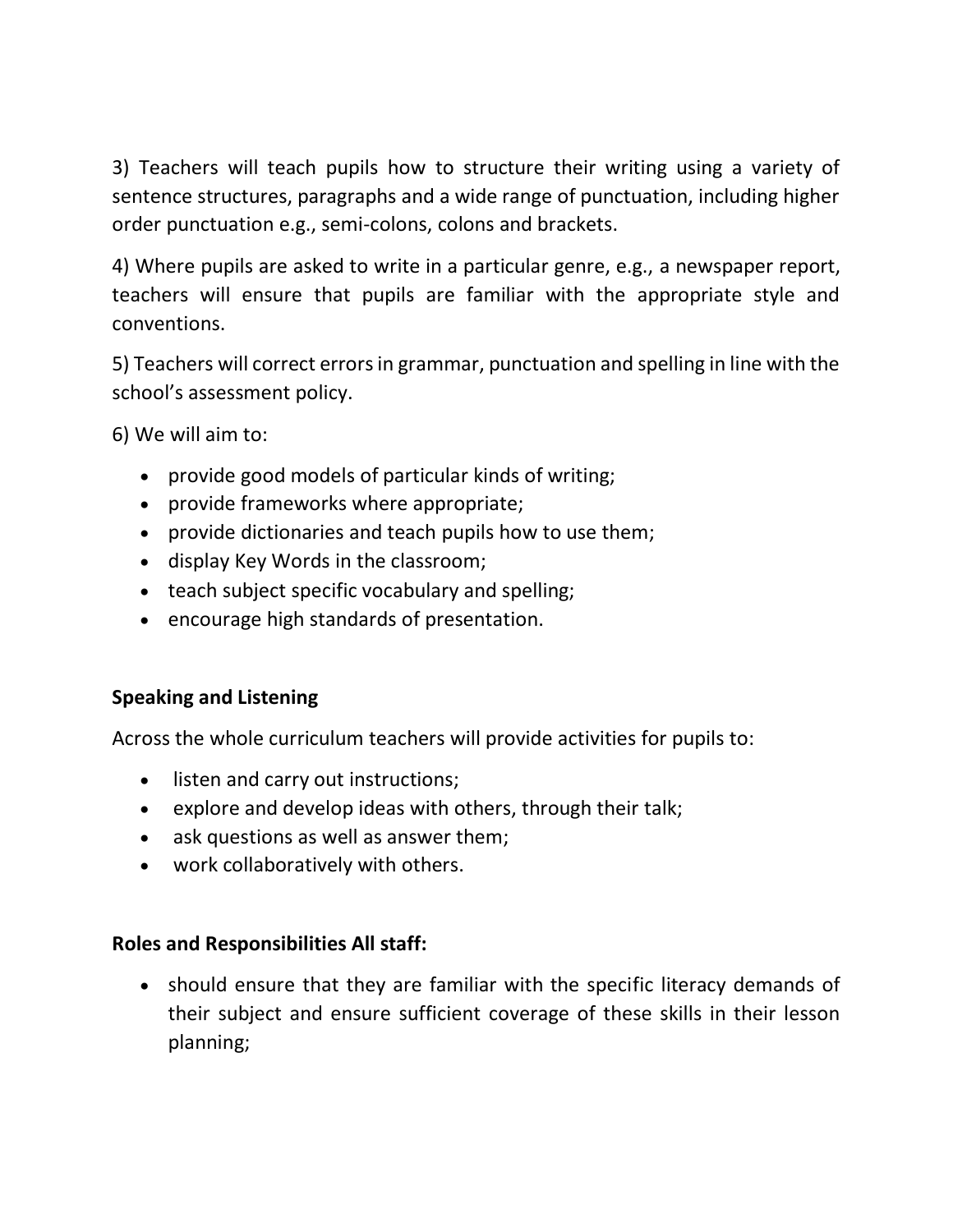- should be able to identify a pupil's literacy strengths and weaknesses and know how to build upon these to promote pupil progress;
- should report on a student's standard of literacy at the Parents' Evening, as appropriate;
- should be familiar with the KS3 English Framework objectives for Years 7, 8 and 9

## **In the English lesson teachers will:**

- Share clear learning objectives with the pupils at the start of each lesson;
- Show a thorough understanding of the subject;
- Engage pupils in challenging activities using a range of resources;
- Maintain good pace and effective questioning;
- Use accurate and up-to-date subject vocabulary;
- Differentiate work by task, outcome or rate of progress to meet the needs of individual pupils;
- Deploy teaching assistants effectively in order support pupils of all ability levels;
- Use a range of teaching styles to incorporate direct teaching, a high proportion of whole group speaking and listening sessions, group/paired work, individual work;
- Use the National Curriculum Framework of objectives to aid planning. Monitoring, assessing, reporting and recording of achievement;
- Information from baseline assessment in Reading age, Spelling and National Curriculum level will inform planning in English;
- Diagnostic spelling testing will be used for all Key Stage 3 groups, to identify priorities and give excellent feedback to pupils;
- Diagnostic reading tests will be administered to those pupils for whom literacy presents many difficulties. These tests involve one-to-one sessions and analysis and will lead to an individual reading programme and learning plan being created;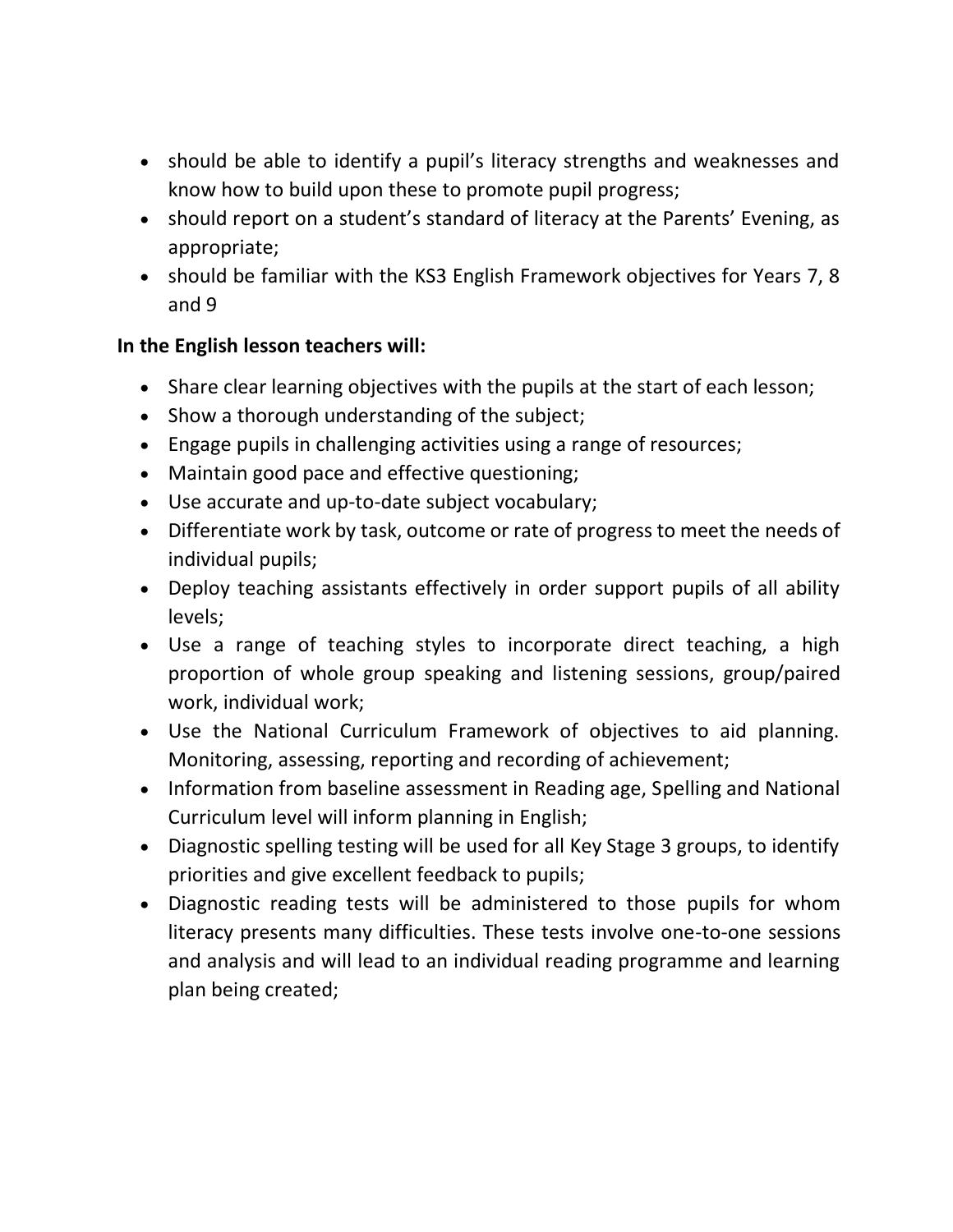• Achievement is monitored during a six-week, or 12 week placement by marking of work using APP, self-assessment, peer assessment and pupilteacher discussion. Pupils will also set themselves and others targets to help them improve in different areas of work. A summative assessment at the end of the end of each half-term will show evidence of progression and suggest ways forward.

**Learning Across the Curriculum:** The examples below indicate specific ways in which the teaching of English can contribute to learning across the curriculum.

## **Promoting pupils' spiritual, moral, social and cultural development through:**

- spiritual development, through writing and the discussion of issues raise within the reading of the texts set for study;
- Moral development, through helping pupils to consider the impact of their own and others' actions, their views and discussion of current issues and debates;
- Social development, through pupils working together to interpret texts, share reading and encourage listening to others and accept different points of view;
- Cultural development, through developing an awareness of historical changes in attitudes and beliefs represented in literature and other nonfiction texts including moving image.

## **Promoting key skills through English in the development of:**

- communication, through learning to talk confidently about texts, participating in discussion and debate about contemporary issues, and presenting information and ideas about characters, plot, themes and ideas in a variety of forms;
- Application of number, through interpreting and reworking statistics presented in non-fiction material.

**ICT:**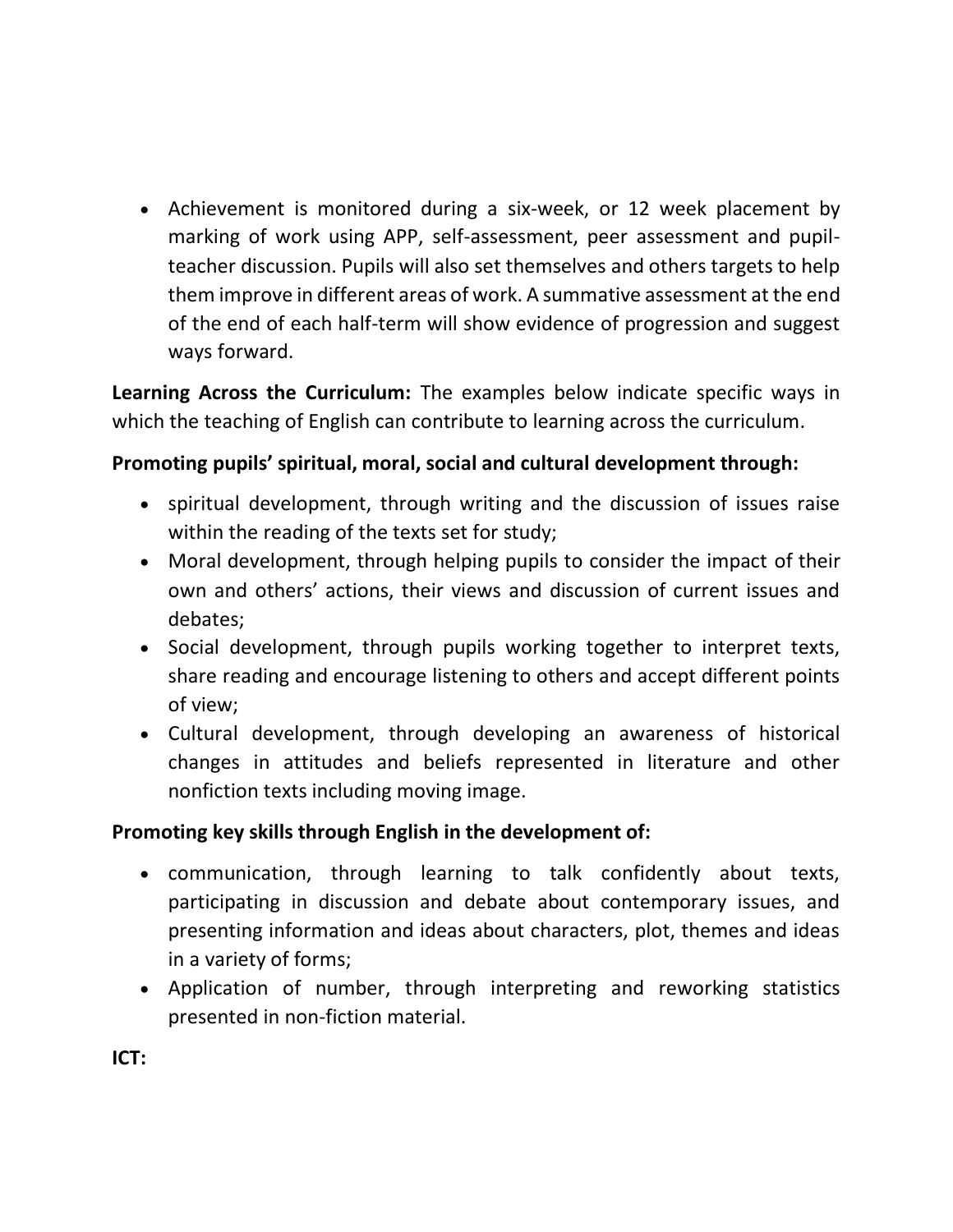- Through using the Internet selectively to find information about authors, characters and issues arising in texts and to draft work using spell check, online dictionary and thesaurus;
- Working with others, through group tasks and drama activities that require pupils to cooperate and work as a team, through discussion work within the classroom setting;
- Improving and learning performance, through setting targets as part of the marking of English work and review their achievements and identifying ways to improve their work;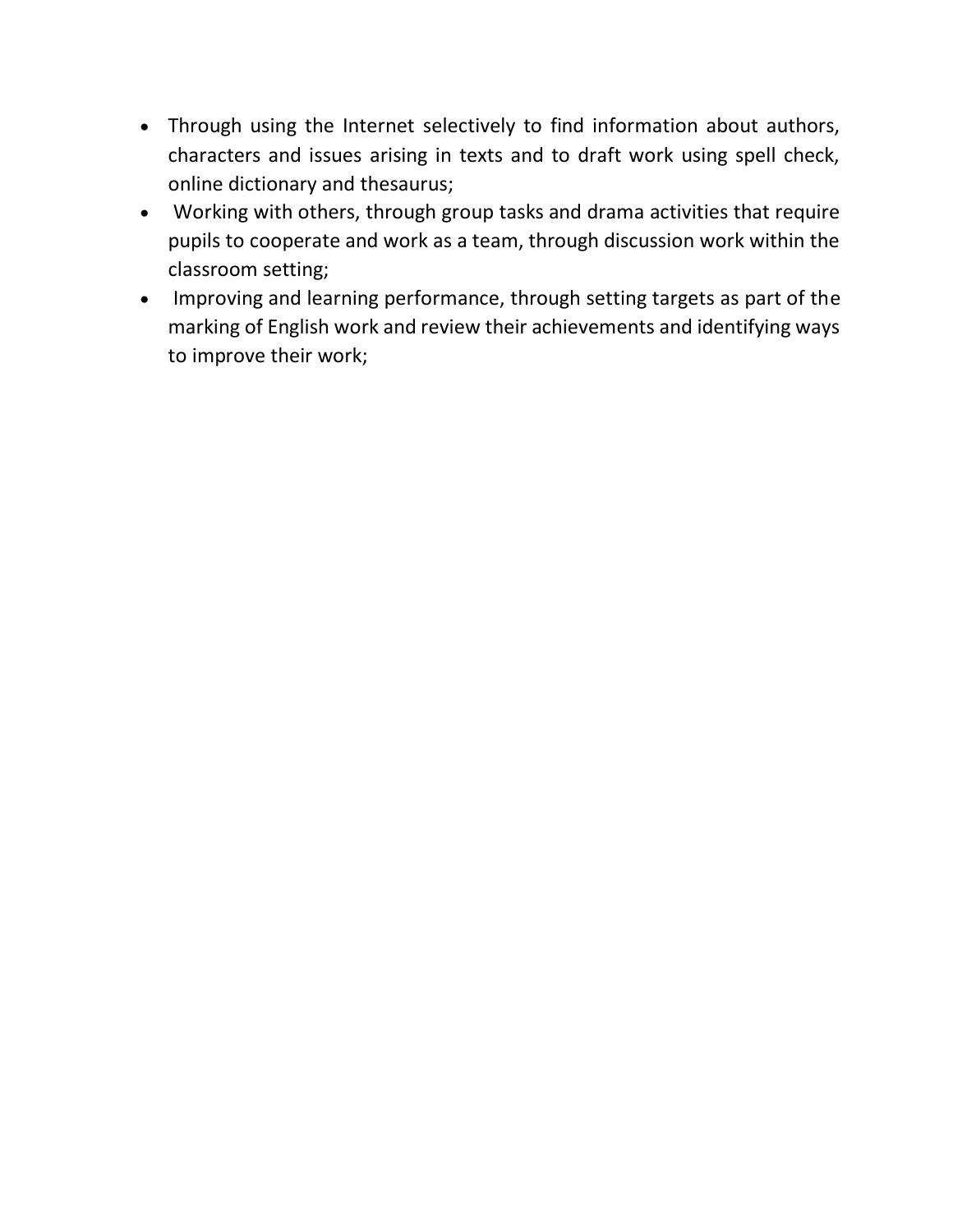• Problem solving, through untying figurative and non-literal use of language such as poetry and Shakespeare.

## **Promoting other aspects of the curriculum in:**

- Thinking skills, though pupils engaging in the processes of analysing texts, helping pupils to evaluate information and reflect on their work;
- Work-related learning, through interpreting and processing the written word, appreciating differences and by working with the careers advisor on letter writing, phone call making and interview technique;
- Education for sustainable development, by developing pupils' knowledge and understanding of the concept of sustainable development and the skills to act upon this understanding, exploring values and attitudes about complex issues.

**Throughout the teaching of English within Craven Pupil Referral Service, we aim to follow the principles for inclusion as stated in the National Curriculum. When formulating our schemes of work we will relate to these principles by:** 

- Setting Suitable Learning Challenges;
- Responding to Pupils' Diverse Learning Needs;
- Overcoming Potential Barriers to Learning and Assessment for Individuals and Groups of Pupils;
- Setting Suitable Learning Challenges In order to cater for the individual pupil, allowing them the chance to experience success in their learning and achieve the highest standards that they can, relevant knowledge, skills and information will be passed on in a way that suits the pupils' capabilities;
- For those pupils who have missed some schooling, the Programme of Study from an earlier Key Stage may be more suitable, allowing them to make progress and develop their knowledge, skills and understanding;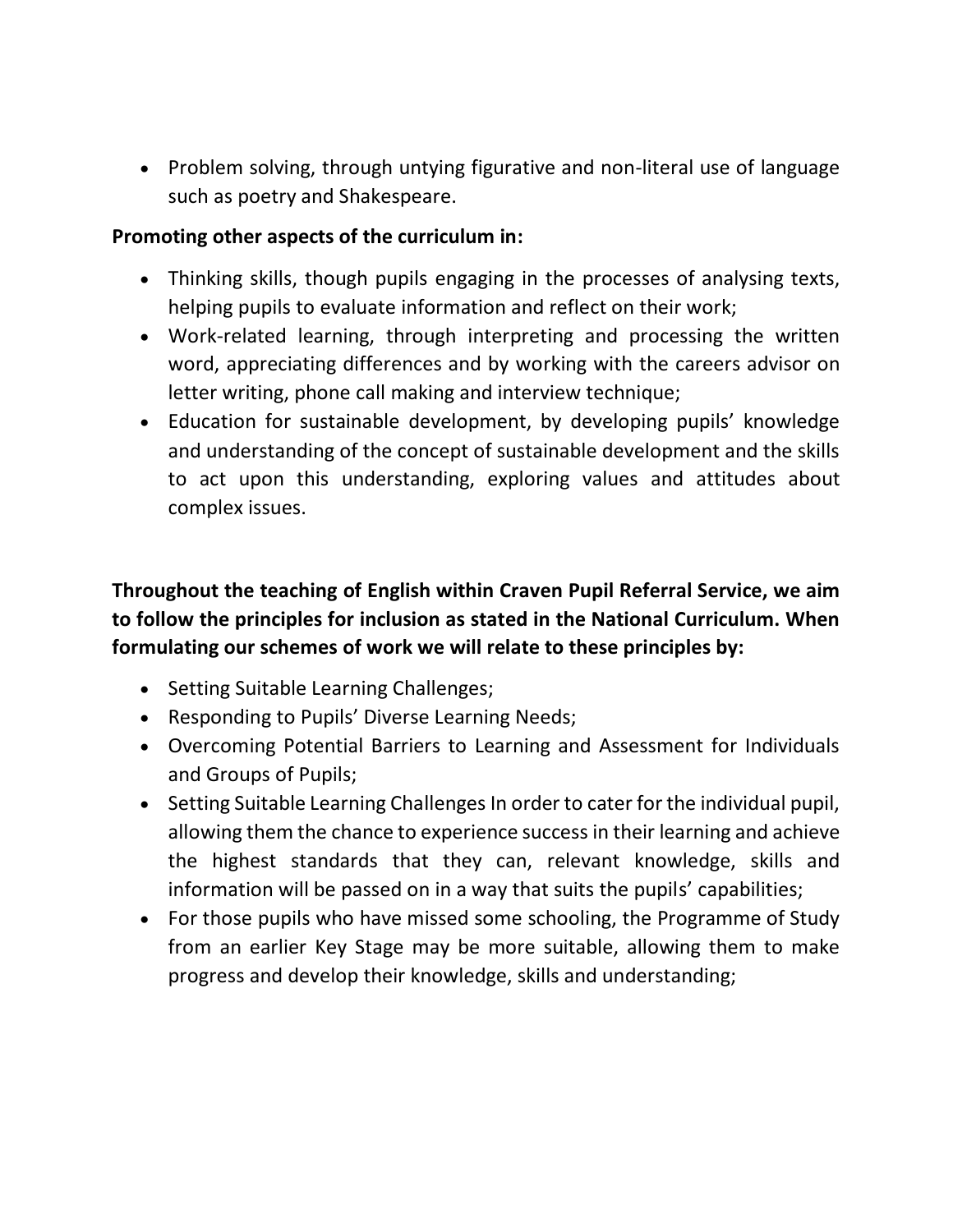• Planning will always consider the individual needs and requirements for each pupil and, for those pupils who fall noticeably below the expected level, greater differentiation will be required. Similarly, a more challenging range of work will be set for pupils whose achievements significantly exceed the expected level.

# **Responding to Pupils' Diverse Learning Needs At all times; expectations within the department will be high:**

• All experiences in English in Craven Pupil Referral Service will provide opportunities for pupils to achieve. Teachers will appreciate that pupils all have varied experiences of school and this is also taken into account when planning schemes of work.

# **The following actions are taken to further provide for the diversity of pupils' needs:**

- The creation of an effective learning environment;
- Promoting their motivation and attentiveness;
- Teaching methods that consider equality of opportunity;
- Use of suitable assessment methods;
- Setting challenging targets to promote learning and progression.

# **Overcoming Potential Barriers to Learning and Assessment for Individuals and Groups of Pupils.**

The English Department at Craven Pupil Referral Service will aim to provide suitable support for individuals and groups of pupils allowing them to fully engage in the programme of study and assessment activities. Appropriate teachers will also work alongside other legislative bodies that may also be supporting the pupil.